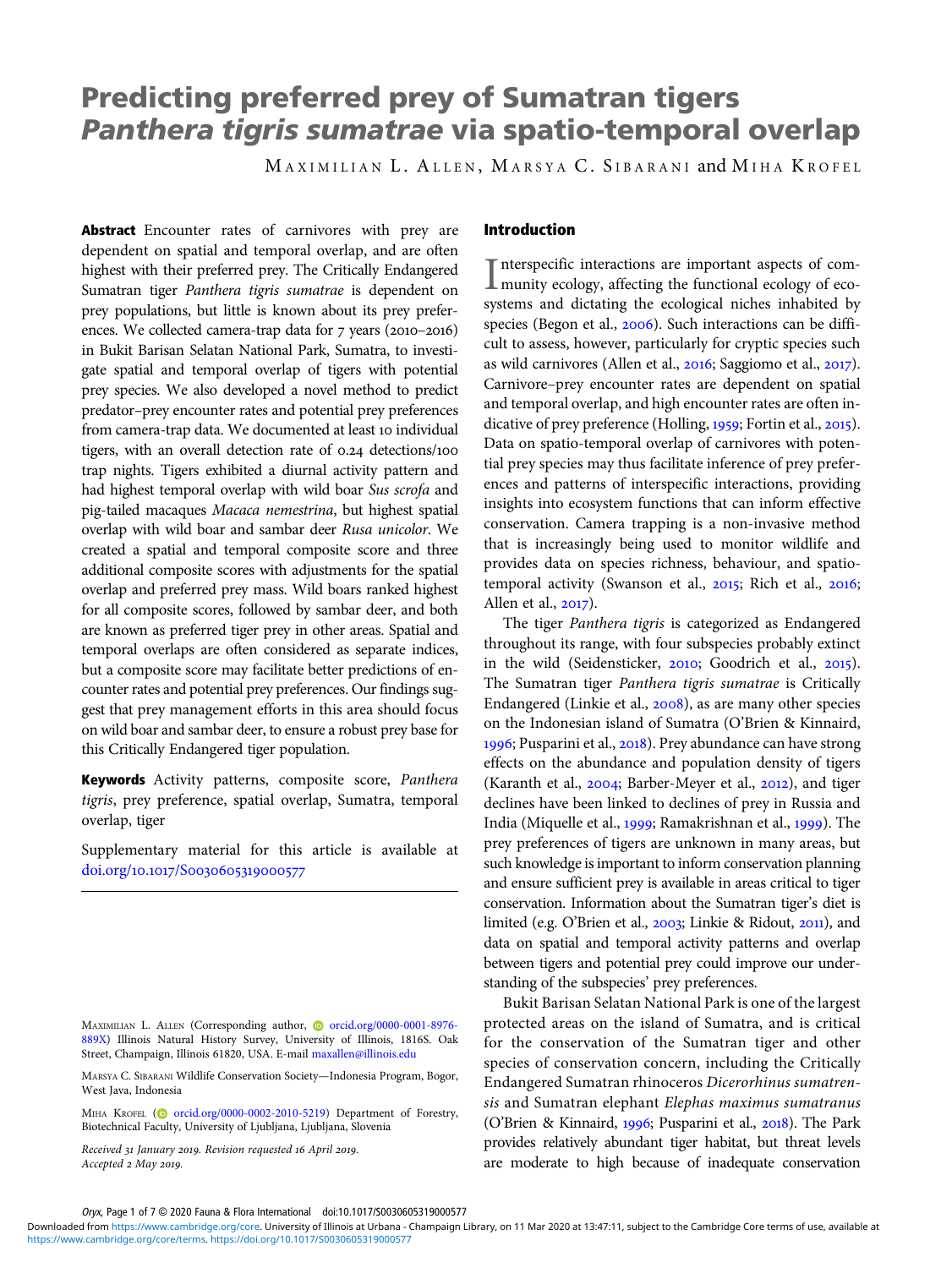measures (Sanderson et al., 2010). Given the Park's importance for tiger conservation, it is important to understand the species' ecology in this area. Previous studies of activity patterns of Sumatran tigers in the Park produced conflicting results; O'Brien et al.  $(2003)$  reported tigers had a diurnal activity pattern, whereas Pusparini et al. (2018) reported a crepuscular activity pattern with highest activity levels near dawn. The tigers' prey preferences and prey abundance in the area are also unknown.

To inform conservation efforts, we investigated tiger spatio-temporal overlap with potential prey species, using years of camera-trap data from an area of the Park with little human activity. Our objectives were to (1) document the minimum number of individual tigers in the area,  $(2)$  determine the temporal and spatial overlap of tigers with six potential prey species, and  $(3)$  create a composite score from the indices of temporal and spatial overlap as a novel method to predict predator–prey encounter rates and determine potential prey preference. In our analyses we included all potential tiger prey species present in the study area, based on a review of tiger dietary studies (Hayward et al., 2012). In line with known prey preferences of tigers across their range, we expected sambar deer Rusa unicolor and wild boar Sus scrofa to have the highest composite spatio-temporal score.

## Study area

Our study site is in Bukit Barisan Selatan National Park, in the South Barisan Range ecosystem on the Indonesian island of Sumatra (Fig. 1). The Park is the third largest protected area (3,560 km<sup>2</sup>) on Sumatra (O'Brien & Kinnaird, 1996), spanning two provinces: Lampung and Bengkulu. Topography ranges from coastal plains and lowland rainforest at sea level in the southern peninsula of the Park to mountains up to  $1,964$  m in the central and northern parts (Pusparini et al., 2018). The Park contains montane, lowland tropical, coastal and mangrove forests. Annual rainfall is 3,000-4,000 mm, most of which falls in the monsoon season (November–May), and annual temperatures are 22-35 °C (O'Brien et al., 2003). The Park contains a high diversity of wildlife, with tigers and 76 other species listed in the CITES Appendices and categorized as Endangered or Critically Endangered on the IUCN Red List.

# Methods

## Camera trapping

We set camera traps in the Park as part of the Tropical Ecology and Assessment Monitoring Network, which collects long-term biodiversity data in tropical environments globally to guide conservation actions. Our goal was to monitor the terrestrial vertebrate community, and we



FIG. 1 The study site with camera-trap locations of both arrays within Bukit Barisan Selatan National Park on the island of Sumatra, Indonesia.

designed our survey to monitor multiple species effectively (Rich et al.,  $2019$ ). We set two arrays of  $30$  camera traps, using the Network's protocols (TEAM Network, 2011), in sites chosen for accessibility for long-term repeated surveys, all in lowland forests at 16-320 m altitude. We placed camera traps in each array at a density of  $1$  per  $2 \text{ km}^2$  (Fig. 1), and the arrays covered a total of 128.43 km<sup>2</sup>. We deployed the camera-trap arrays in the dry season (April–July) of each year during  $2010 - 2016$ , with array 1 in operation during April–May and array 2 during June–July, with the aim to complete at least 30 sampling days for each camera trap. We positioned camera traps near animal trails and/or places used regularly by wildlife, to maximize detections. We placed camera traps  $30-50$  cm off the ground, with no refractory period between images.

## Statistical analyses

To avoid pseudo-replication, we considered consecutive photo captures of the same species as independent events only if they occurred after an interval of  $>$  30 min (Rovero & Zimmermann,  $2016$ ). We calculated the number of independent captures for each species, but combined both mouse deer species (greater mouse deer Tragulus napu and lesser mouse deer Tragulus kanchil) in one category because they share similar characteristics as potential

[https://www.cambridge.org/core/terms.](https://www.cambridge.org/core/terms) <https://doi.org/10.1017/S0030605319000577> Downloaded from [https://www.cambridge.org/core.](https://www.cambridge.org/core) University of Illinois at Urbana - Champaign Library, on 11 Mar 2020 at 13:47:11, subject to the Cambridge Core terms of use, available at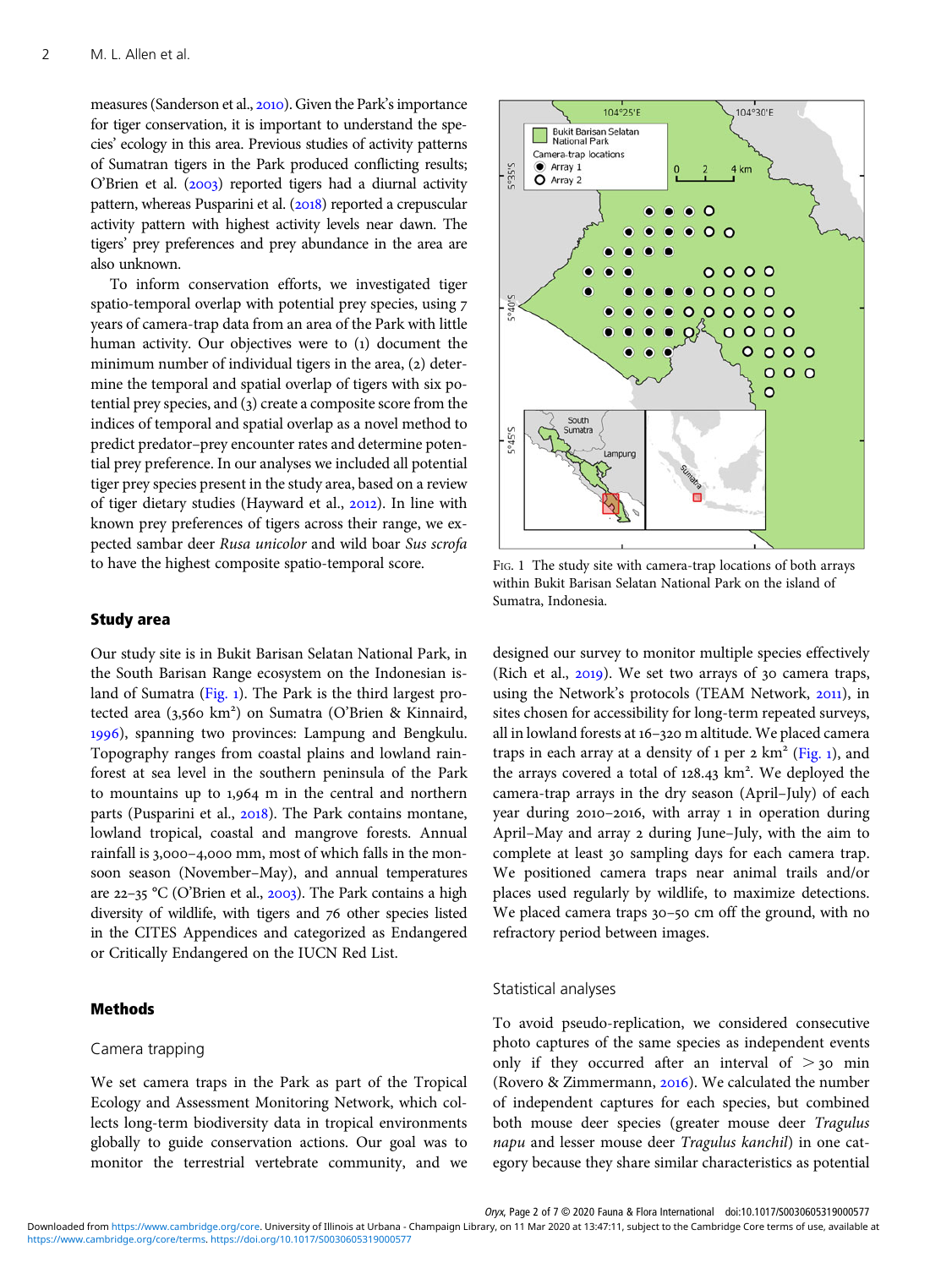tiger prey and it was difficult to distinguish between them on camera-trap images (O'Brien et al.,  $2003$ ).

We used a relative abundance index as a proxy for tiger abundance, because this is a more accurate proxy for abundance than occupancy values (Parsons et al.,  $2017$ ). We calculated the index as:

relative<br>abundance index = (detection events/trap nights)  $\times$  100

for each camera trap, to determine detection events per trap nights (e.g. Allen et al.,  $2018$ ), and averaged the values from all camera traps to determine an overall mean for the study area. We used the stripe patterns of individual tigers to identify the minimum number of individuals, separately for photographs of the right and left flanks.

We used kernel density estimation to determine activity patterns and quantify overlap among species (Ridout & Linkie, 2009). We reviewed potential prey species for tigers (Hayward et al.,  $2012$ ) and analysed those in our study area with  $>$  75 detection events, which included the greater and lesser mouse deer  $(n = 340)$ , Malay tapir Tapirus indicus  $(n = 85)$ , pig-tailed macaque Macaca nemestrina  $(n = 433)$ , red muntjac Muntiacus muntjac  $(n = 711)$ , sambar deer  $(n = 102)$ , and wild boar  $(n = 302)$ . We first converted the time of each event into a radians measurement for analysis. We then used the overlap package (Meredith & Ridout, 2017) in  $R$  3.3.1 (R Core Team, 2016) to fit the data to a circular kernel density, and estimated the activity level at each time period from the distribution of the kernel density using a  $\Delta$  overlap value based on our sample sizes. We used the overlapEst function to estimate the degree of overlap in activity patterns between tigers and the potential prey species. We calculated confidence intervals (CI) by bootstrapping 10,000 estimates of activity for each species, and then using the bootEst and bootCI functions to estimate the 95% CI for the overlap between tigers and each potential prey species.

To determine spatial overlap with potential prey species we used the methods of Ngoprasert et al. (2012). We first calculated the relative abundance index for each prey species, as for tigers, and then scaled the index for each prey species at each camera-trap site to continuous probability values of 0-1 (Ngoprasert et al., 2012). We then created a logistic regression for each prey species using data from each camera-trap location. In the logistic regression we used tiger presence as the dependent variable and prey probability values as the independent variable. We then compared spatial overlap of prey species using the area under the curve (AUC) of receiver operating characteristic plots (Fielding & Bell,  $1997$ ), and quantified the spatial overlap of tigers with individual prey species as the AUC values, which range from 0.5 (random) to 1.0 (perfect fit).

To determine which prey species may be preferred we plotted the spatial and temporal overlap of tigers with each

potential prey species. The upper right quadrant of the plot (high spatial and temporal overlap) indicates the most encountered and potentially most preferred prey species, whereas the upper left (high temporal but low spatial overlap) and lower right (low temporal but high spatial overlap) quadrants would indicate potential alternative prey that were encountered opportunistically in space or time. The lower left quadrant (low spatial and temporal overlap) would indicate species rarely encountered and probably not preferred.

Finally, we calculated the mean of the spatial and temporal overlap values for each prey species to create a spatial and temporal composite score (Song et al.,  $2013$ ). This allowed us to rank the potential prey species, with higher scores indicating higher encounter rate and potentially higher preference.

We expected that this simple composite score could be improved by giving additional weight to some variables or including other variables in the score. We therefore calculated three additional composite scores to determine how different weighting of overlap scores or the inclusion of additional variables affect the preference rankings of potential prey.

Firstly, we assigned more weight to the spatial overlap value, because spatial overlap with prey is an important aspect of niche selection and resource partitioning for carnivores (Schoener,  $1974$ ; du Preez et al.,  $2017$ ) and may better reflect prey species being sought out, compared to temporal overlap. We calculated the spatial adjusted composite score as:

> spatial adjusted (spatial overlap  $\times$  0.6) + spatial adjusted  $=$  (spatial overlap  $\times$  0.6) + composite score = (temporal overlap  $\times$  0.4)

Secondly, we considered a composite score that also included prey mass, with a higher mass adjustment value (spatial and temporal composite score  $\times$  1.1) for prey within the preferred size range of tigers (60-250 kg; Hayward et al., ) and a lower value (spatial and temporal composite score  $\times$  0.9) for potential prey outside this range. We obtained prey mass values from Nowak  $(1999)$  and used  $75%$ of the mean weight of adult females to account for young animals being eaten (Hayward et al.,  $2012$ ). We then calculated the mass adjusted composite score as:

mass adjusted mass adjusted  $_{\text{composite score}} = \frac{\text{(spatial overlap)} \times \text{temporal overlap}}{\text{mass adjustment}}$ mass adjustment

Thirdly, we calculated a spatial and mass adjusted composite score as:

spatial and mass adjusted composite score = ((spatial overlap  $\times$  0.6) +  $=$  (temporal overlap  $\times$  0.4))  $\times$ mass adjustment

We then ranked potential prey species based on each composite score, with higher scores indicating higher encounter rate and potentially higher preference.

Oryx, Page 3 of 7 © 2020 Fauna & Flora International doi:10.1017/S0030605319000577

[https://www.cambridge.org/core/terms.](https://www.cambridge.org/core/terms) <https://doi.org/10.1017/S0030605319000577> Downloaded from [https://www.cambridge.org/core.](https://www.cambridge.org/core) University of Illinois at Urbana - Champaign Library, on 11 Mar 2020 at 13:47:11, subject to the Cambridge Core terms of use, available at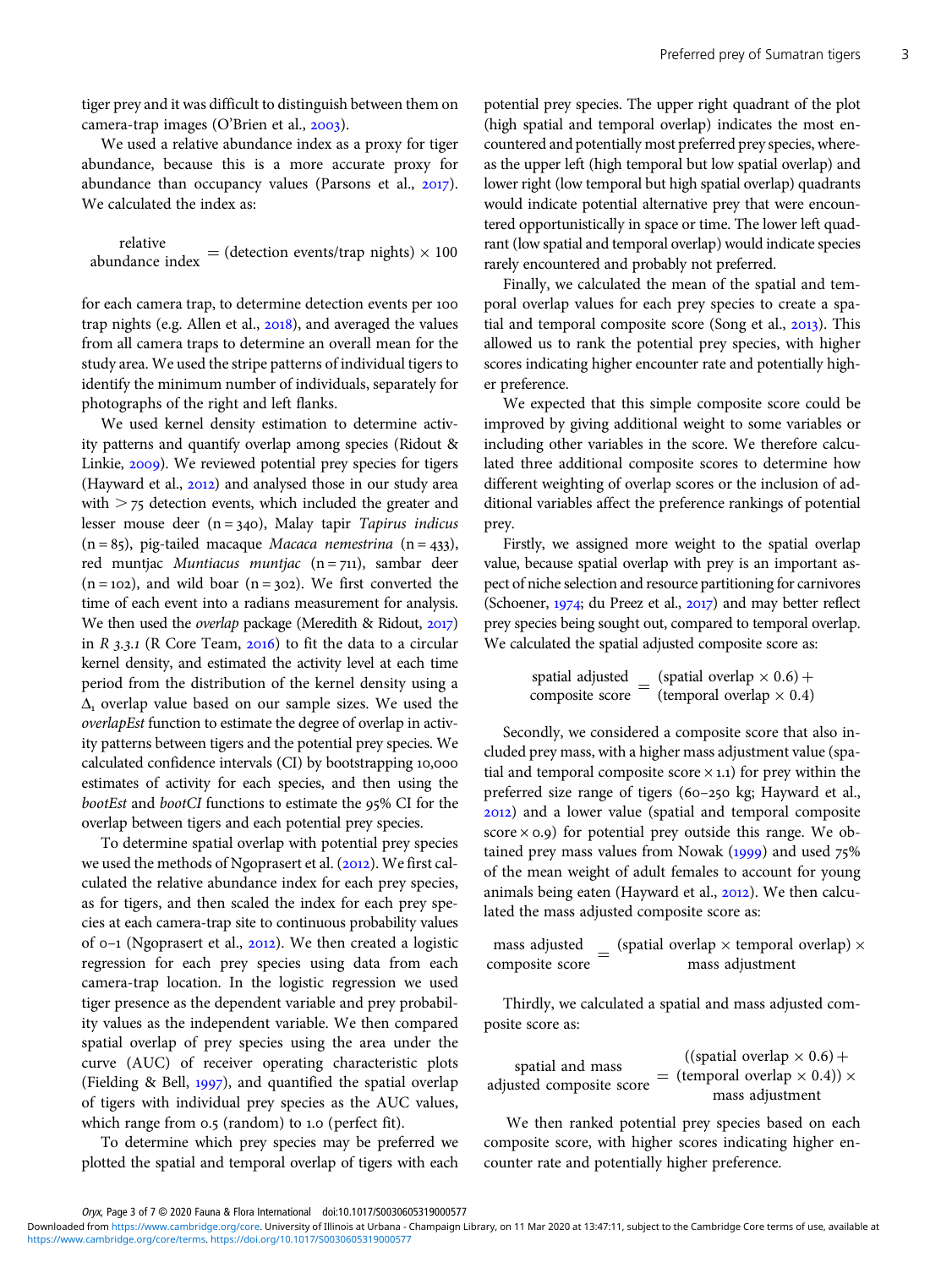TABLE 1 The indices of potential prey species of tigers Panthera tigris sumatrae in Bukit Barisan Selatan National Park, Sumatra, including relative abundance (detection events/ trap nights), temporal overlap, spatial overlap, and composite scores. Higher composite scores indicate greater encounter rates and potential prey preference. Species are listed in order of their spatial and temporal composite score.

| Species                                 | Relative<br>abundance | Temporal<br>overlap | Spatial<br>overlap | Composite scores      |                     |                       |                                 |
|-----------------------------------------|-----------------------|---------------------|--------------------|-----------------------|---------------------|-----------------------|---------------------------------|
|                                         |                       |                     |                    | Spatial &<br>temporal | Spatial<br>adjusted | Prey mass<br>adjusted | Spatial & prey<br>mass adjusted |
| Wild boar Sus scrofa                    | 3.15                  | 0.80                | 0.71               | 0.76                  | 0.77                | 0.83                  | 0.84                            |
| Sambar Rusa unicolor                    | 1.02                  | 0.70                | 0.66               | 0.68                  | 0.67                | 0.75                  | 0.74                            |
| Pig-tailed macaque<br>Macaca nemestrina | 4.32                  | 0.76                | 0.60               | 0.68                  | 0.66                | 0.61                  | 0.60                            |
| Red muntjac<br>Muntiacus muntjac        | 7.10                  | 0.68                | 0.57               | 0.63                  | 0.62                | 0.56                  | 0.56                            |
| Mouse deer <sup>1</sup>                 | 3.39                  | 0.62                | 0.53               | 0.58                  | 0.57                | 0.52                  | 0.51                            |
| Tapir Tapirus indicus                   | 0.85                  | 0.43                | 0.52               | 0.48                  | 0.48                | 0.52                  | 0.53                            |

<sup>1</sup>Greater mouse deer Tragulus napu and lesser mouse deer Tragulus kanchil.

# **Results**

We had 60 camera traps operating during  $2010 - 2016$  for a total of 10,018 trap nights. We obtained 45,444 photographs of 48 species, including 37 mammals. We documented all six potential tiger prey species in all  $\bar{z}$  years of the study. We captured photographs of people to times in 4 study years  $(2012 = 1, 2013 = 2, 2015 = 4, 2016 = 3)$ , and one domestic dog in 2016.

We recorded a total of  $27$  tiger captures ( $2010 = 6$ ,  $2011 = 4$ ,  $2012 = 5$ ,  $2013 = 4$ ,  $2014 = 5$ ,  $2015 = 3$ ,  $2016 = 0$ , with an overall relative abundance of  $0.24 \pm SE$  0.08 detections/100 trap nights per camera trap. We identified at least 10 individual tigers in left flank photographs and eight individuals in right flank photographs (Supplementary Material ).

We documented 1,987 captures of potential prey species, with red muntjacs being recorded most frequently, followed by pig-tailed macaques and mouse deer (Table 1). Tigers exhibited a diurnal activity pattern  $(Fig. 2)$  $(Fig. 2)$  and had the highest temporal overlap with wild boar, followed by pig-tailed macaques and sambar [\(Fig.](#page-4-0)  $2$ , Table 1). The highest spatial overlap was also with wild boar, followed by sambar and pig-tailed macaques (Table ).

When plotting the values indicating spatial and temporal overlap of tigers with potential prey species, wild boar and sambar deer fell in the upper right quadrant, suggesting they are potentially preferred prey. Tapirs were in the lower left quadrant, indicating they were probably not preferred, and the other prey species were in the upper left (high temporal but low spatial overlap), indicating potential alternative prey [\(Fig.](#page-4-0) ).

Tigers had the greatest spatio-temporal overlap with wild boar, with a spatial and temporal composite score of 0.76, which is 11% higher than the species with the second highest scores (sambar and pig-tailed macaques, both 0.68; Table 1).

The additional composite scores produced a similar ranking to the spatial and temporal composite score. Wild boar ranked highest for the spatial adjusted composite score, the prey mass adjusted score and the spatial and prey mass adjusted score, with scores  $11-13\%$  higher than the next species (Table  $_1$ ). As for the spatial and temporal composite score, sambar and pig-tailed macaques also ranked second and third, respectively, for these additional composite scores. The spatial adjusted composite scores for sambar and pig-tailed macaque were similar (sambar scored 1.5% higher than pig-tailed macaque), but the difference was greater for the prey mass adjusted score and the spatial and prey mass adjusted score (sambar scored 23% higher for both of these scores).

#### Discussion

The tiger is an important flagship species for conservation, but remains threatened throughout its range (Seidensticker, 2010; Walston et al., 2010; Sibarani et al., 2019). Sumatran tigers are categorized as Critically Endangered (Linkie et al., ) and tiger populations in Bukit Barisan Selatan National Park and other areas are threatened by encroachment and habitat destruction (O'Brien & Kinnaird, 1996; Pusparini et al., 2018), and by poaching of tigers and/or their prey (Linkie et al.,  $2003$ ,  $2008$ ). Effective conservation is dependent on collaboration between countries, government agencies, local communities, and scientific organizations. The Tropical Ecology and Assessment Monitoring Network is focused on open sharing of scientific data and can be used as a model for data sharing amongst scientists and other stakeholders for conservation.

We found tigers exhibited diurnal activity patterns, and we created a composite score of spatial and temporal overlap with potential prey species to provide insights into tiger prey preferences, which can inform conservation (e.g. Karanth et al.,  $2004$ ; Barber-Meyer et al.,  $2012$ ). Previous studies in the study area suggested tigers have a diurnal activity pattern (O'Brien et al.,  $2003$ ), or a crepuscular pattern with highest activity near dawn (Pusparini et al.,  $2018$ ). The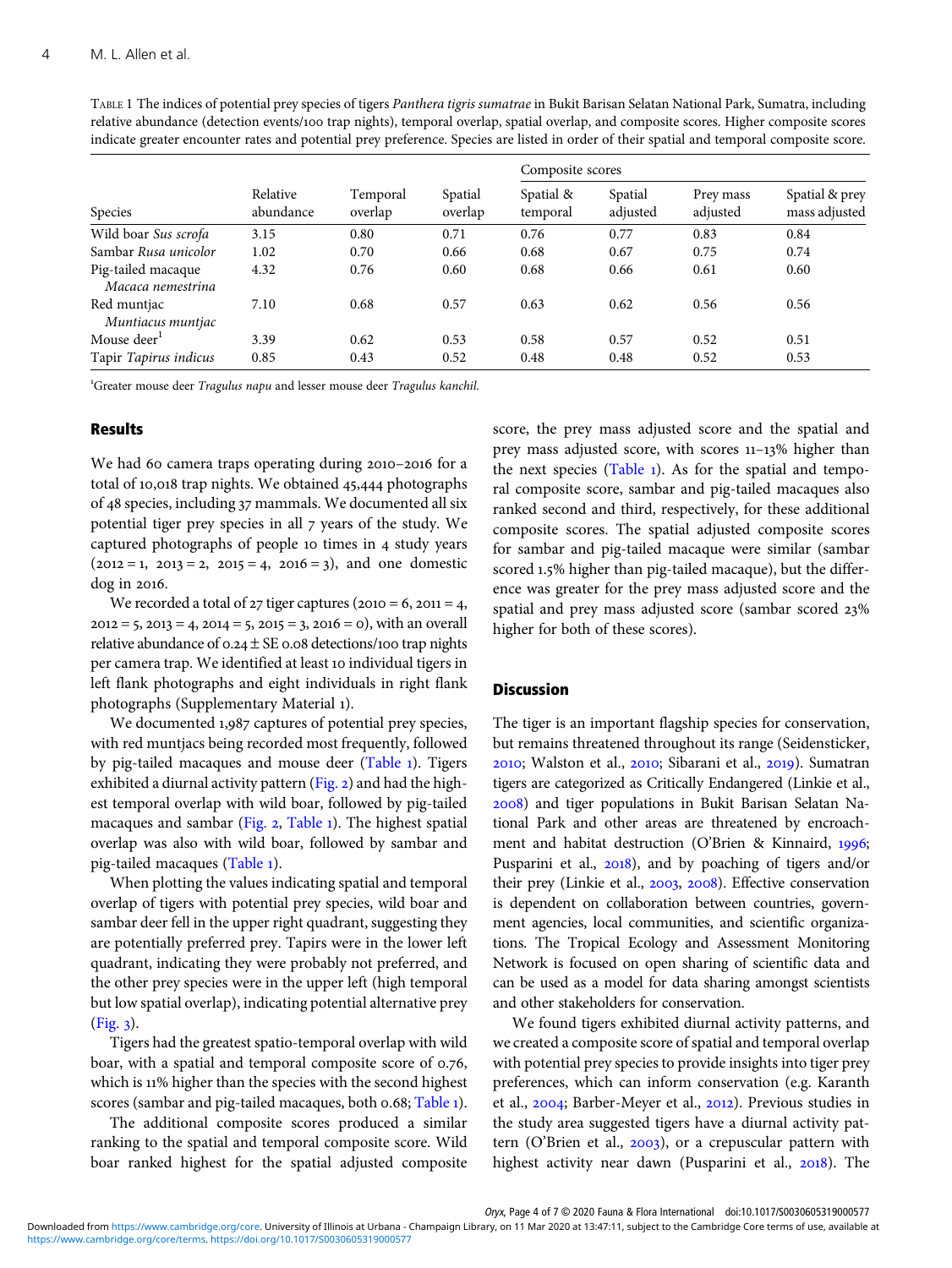<span id="page-4-0"></span>

FIG. 2 The temporal activity (including 95% confidence intervals) and overlap of the kernel activity density of tigers and potential prey species: (a) mouse deer (including greater mouse deer Tragulus napu and lesser mouse deer Tragulus kanchil), (b) pigtailed macaque Macaca nemestrina, (c) red muntjac Muntiacus muntjac, (d) sambar deer Rusa unicolor, (e) tapir Tapirus indicus, (f) wild boar Sus scrofa. Tiger activity is represented as solid lines and prey activity as dotted lines, with their temporal overlap shown as the shaded area.



FIG. 3 The spatial (area under curve; AUC) and temporal (kernel density) overlap of tigers with potential prey species plotted together (with axes scaled to the reported values for ease of comparison).

sample size of tiger captures in our study was lower than in both previous studies, but our findings appear to confirm the diurnal activity pattern observed by O'Brien et al. (2003). Reasons for the observed differences could be different sampling techniques, variation in individual tiger

behaviour, or varying degrees of interactions with humans or other species in different parts of the Park. For example, Pusparini et al. (2018) reported high rates of illegal human activity (photographic captures of humans with guns) and relative tiger abundances (relative abundance index =  $0.99$ ) that were an order of magnitude higher than in our study (relative abundance index =  $0.24$ ). This may have caused tigers to change their activity patterns to avoid threats posed by humans (e.g. Clinchy et al., 2016). Further research is required to ascertain reasons for these conflicting results from the same Park and subpopulation.

A high degree of spatio-temporal overlap does not necessarily indicate prey preference but it suggests potential for high encounter rates between carnivores and their prey, which is a key component of prey preference (Holling, 1959; Fortin et al., 2015). Temporal overlap has been posited as a way of determining prey preferences (Linkie & Ridout,  $2011$ ), but probably provides an incomplete picture if spatial overlap is not included (e.g. O'Brien et al., 2003). Other factors to be considered include prey body size and potential avoidance strategies by prey species. We created four composite index scores that included both temporal and spatial overlap. Each composite score appears to accurately rank prey preference of tigers in Bukit Barisan Selatan National Park, with wild boar and sambar deer being the most preferred, as predicted based on the findings of Hayward et al.  $(2012)$ . The spatial and temporal

Oryx, Page 5 of 7 © 2020 Fauna & Flora International doi:10.1017/S0030605319000577

[https://www.cambridge.org/core/terms.](https://www.cambridge.org/core/terms) <https://doi.org/10.1017/S0030605319000577> Downloaded from [https://www.cambridge.org/core.](https://www.cambridge.org/core) University of Illinois at Urbana - Champaign Library, on 11 Mar 2020 at 13:47:11, subject to the Cambridge Core terms of use, available at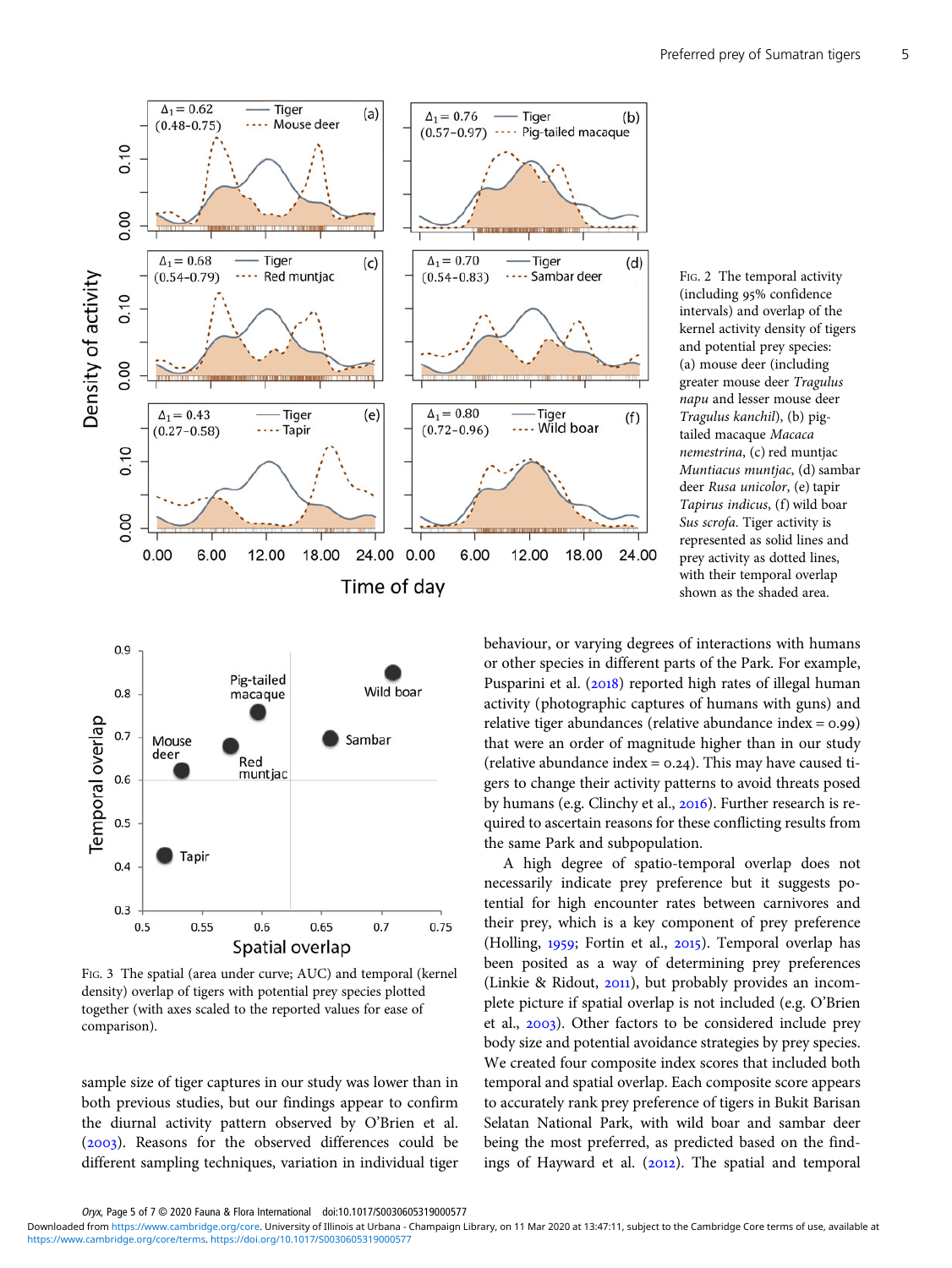<span id="page-5-0"></span>composite score was effective, but the scores including preferred prey mass better separated sambar and pig-tailed macaques as potential prey species for tigers. We used small  $(10%)$  adjustments to create the adjusted composite scores, and future studies in areas with known prey preferences could conduct sensitivity analyses to determine ideal weighting adjustments for spatial and temporal composite scores to determine prey preference.

The different composite scores indicated mostly the same ranking amongst potential prey species, with the only exception being tapirs ranking slightly higher than mouse deer in the spatial and mass adjusted composite score. Wild boar ranked highest in all cases, followed by sambar deer, and these two species are frequently the preferred prey of tigers throughout their range (Seidensticker & McDougal, 1993; Hayward et al., 2012; Basak et al., 2018). The greater overlap and composite scores for wild boar in this study site could be a result of wild boar having a relative abundance c. three times greater than sambar deer. Species with higher abundance are probably more widely distributed across the landscape, which could inflate their spatial overlap with predators and potentially overestimate prey preference. Red muntjac, pig-tailed macaque and mouse deer were indicated as potential alternative prey species with intermediate composite index scores and a position in the upper left quadrant on the spatial and temporal overlap plot ([Fig.](#page-4-0) ), which indicates high temporal but low spatial overlap with tigers. Tapirs had low spatial and temporal overlap with tigers, which corresponds to published data and suggests they may be non-preferred prey of tigers (Hayward et al.,  $2012$ ). Based on these results we suggest that conservation efforts in the area should be focused on wild boar and sambar deer, to ensure a robust prey base for this tiger population. We found evidence of illegal snares set for sambar deer in the Park, suggesting conservation actions may be necessary.

Prey preference is usually assessed using the ratio of prey killed to prey available, and our study shows a potential alternative method to predict prey encounter rates and preference. Determining the number of prey of different species killed by tigers, or numbers of prey available, can be costly and time-intensive compared to using camera traps to collect relative abundance data. Our method of plotting spatial and temporal overlap between predator and prey species and creating composite index scores from camera-trap data could be useful for inferring the encounter rates of carnivores with prey and appears to have correctly ranked the prey preferences for Sumatran tigers. The inclusion of prey mass appeared to improve upon the spatial and temporal composite score, and including mass or other variables such as abundance or habitat preference may facilitate more effective inference in future studies, which could also fine-tune the values used in the adjusted composite scores. Further testing of a similar composite score for spatio-temporal overlap

should be conducted in other systems with known prey preferences of carnivores (e.g. from dietary analyses) to further evaluate the accuracy of this method, assess general applicability of the method, and further interpret the observed relationships.

Acknowledgements All data used in this study were collected by the Tropical Ecology Assessment and Monitoring Network, a collaboration between Conservation International, the Missouri Botanical Garden, the Smithsonian Institution and the Wildlife Conservation Society. The work was partially funded by these institutions, the Gordon and Betty Moore Foundation, the Illinois Natural History Survey, the Slovenian Research Agency (P4-0059), and other donors. Monitoring activities were managed by the Wildlife Conservation Society in collaboration with the Bukit Barisan Selatan National Park and the Ministry of Environment and Forestry, Republic of Indonesia. We thank all field staff and forest rangers involved in camera-trap deployment, and W. Marthy for help in the field and coordination.

Author contributions Study concept: all authors; data collection: MCS; statistical analyses: MLA; writing: MLA; revisions: all authors.

## Conflicts of interest None.

**Ethical standards** This research abided by the Oryx guidelines on ethical standards. The research was based on passive monitoring, and did not involve human subjects, experimentation with animals and/or collection of specimens.

#### References

- ALLEN, M.L., WILMERS, C.C., ELBROCH, L.M., GOLLA, J.M. & WITTMER, H.U. (2016) The importance of motivation, weapons, and foul odors in driving encounter competition in carnivores.  $Ecology, 97, 1905 - 1912.$
- ALLEN, M.L., GUNTHER, M.S. & WILMERS, C.C. (2017) The scent of your enemy is my friend? The acquisition of large carnivore scent by a smaller carnivore. Journal of Ethology,  $35, 13-19$ .
- ALLEN, M.L., PETERSON, B. & KROFEL, M. (2018) No respect for apex carnivores: distribution and activity patterns of honey badgers in the Serengeti. Mammalian Biology, 89, 90-94.
- BARBER-MEYER, S.M., JNAWALI, S.R., KARKI, J.B., KHANAL, P., LOHANI, S., LONG, B. et al. (2012) Influence of prey depletion and human disturbance on tiger occupancy in Nepal. Journal of Zoology,  $289, 10-18.$
- BASAK, K., MANDAL, D., BABU, S., KAUL, R., ASHRAF, N.V.K., SINGH, A. & MONDAL, K. (2018) Prey animals of tiger (Panthera tigris tigris) in Dudhwa landscape, Terai Region, North India. Proceedings of the Zoological Society, 71, 92-98.
- BEGON, M., TOWNSEND, C.R. & HARPER, J.L. (2006) Ecology: From Individuals to Ecosystems. 4th edition. Blackwell Publishing, Oxford, UK.
- CLINCHY, M., ZANETTE, L.Y., ROBERTS , D., SURACI, J.P., BUESCHING, C.D., NEWMAN, C. & MACDONALD, D.W. (2016) Fear of the human 'super predator' far exceeds the fear of large carnivores in a model mesocarnivore. Behavioral Ecology, 27, 1826-1832.
- DU PREEZ, B., PURDON, J., TRETHOWAN, P., MACDONALD, D.W. & LOVERIDGE, A.J. (2017) Dietary niche differentiation facilitates coexistence of two large carnivores. Journal of Zoology, 302, 149-156.
- FIELDING, A.H. & BELL, J.F. (1997) A review of methods for the assessment of prediction errors in conservation presence/absence models. Environmental Conservation, 24, 38-49.

Oryx, Page 6 of 7 © 2020 Fauna & Flora International doi:10.1017/S0030605319000577